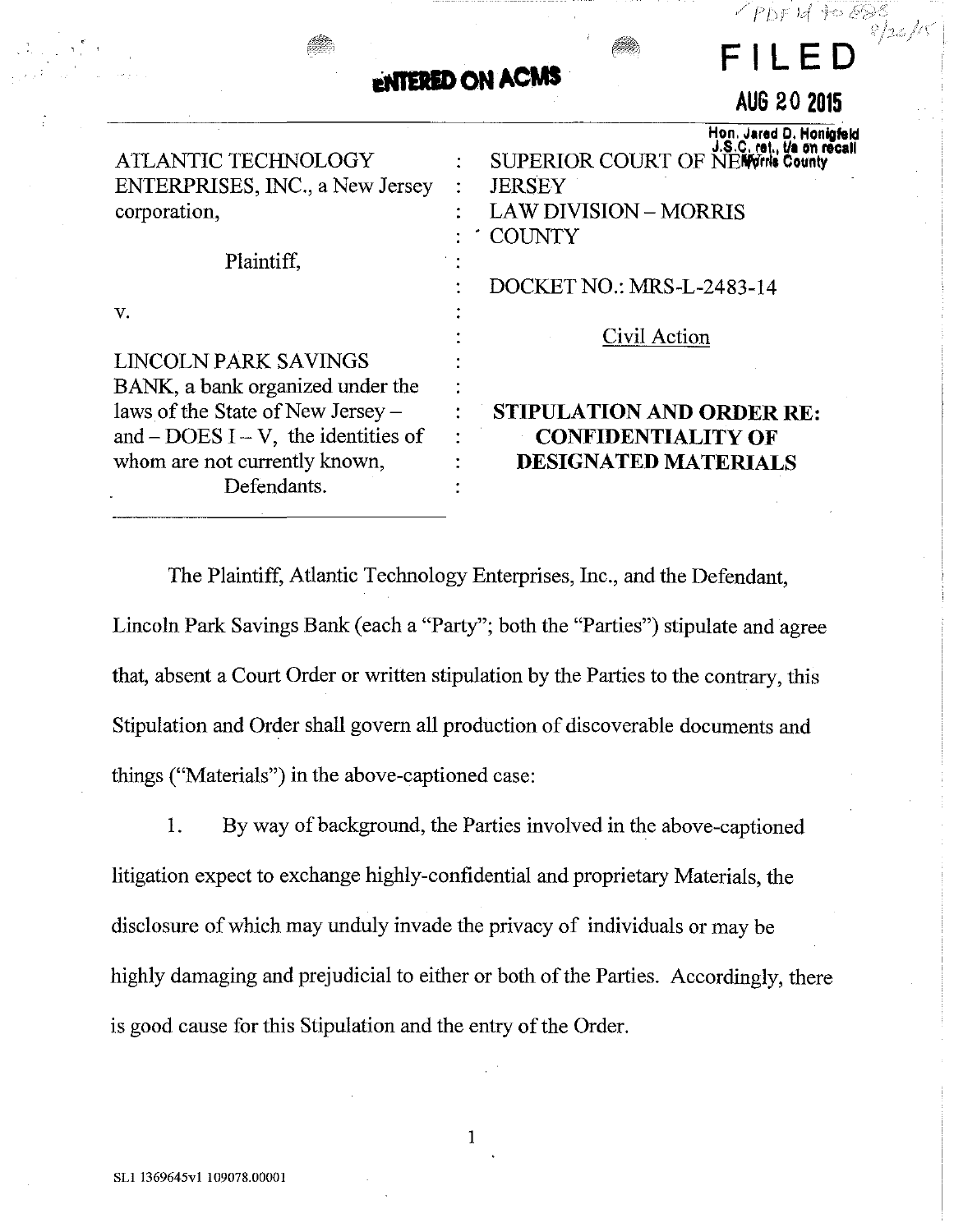2. Either Party producing Materials, in response to a discovery request or otherwise, in this action may be designated in a manner permitted under the terms of this Stipulation and Order by the person or entity producing, providing, or filing Material. Any third party producing Material in connection with this action may, with the permission of at least one Party and after agreeing in writing to be bound by its terms, designate Material under this Stipulation and Order. All such Material, together with all extracts, printouts or copies thereof, including Material previously disclosed and in the possession of Parties to this action, shall constitute "Designated Material" under this Stipulation and Order and be bound by its terms.

3. Each designation of Material pursuant to this Stipulation and Order shall state whether it claims protection of Designated Material either as: (a) "CONFIDENTIAL" or (b) "CONFIDENTIAL-ATTORNEYS' EYES ONLY."

4. "CONFIDENTIAL" information means information, documents, or things that have not been made public by the disclosing Party and that the disclosing Party (or other producing party) reasonably and in good faith believes, contains or comprises (a) trade secrets, (b) proprietary business information, or (c) information unduly invasive of an individual's legitimate privacy interests.

5. "CONFIDENTIAL-ATTORNEYS' EYES ONLY" means Confidential or proprietary Material (including software and tangible items) that the disclosing Party reasonably and in good faith believes is so highly sensitive that

 $\frac{1}{2} \left( \frac{1}{2} \right)^{\frac{1}{2}} \frac{1}{2} \left( \frac{1}{2} \right)^{\frac{1}{2}}$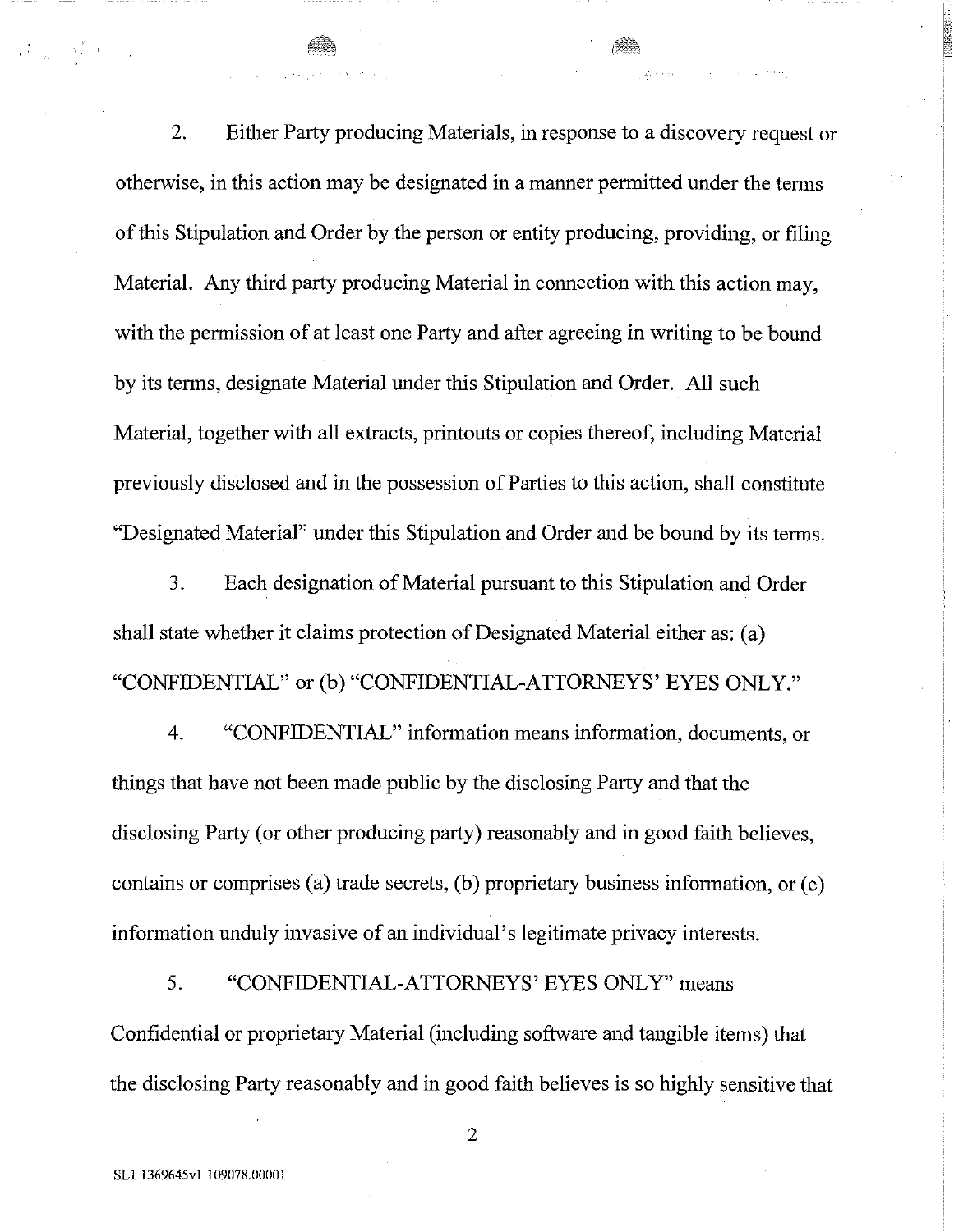its disclosure could result in significant competitive or commercial disadvantage to the designating Party or third party or significant competitive or commercial advantage to the receiving Party.

6. Designated Material shall not be used or disclosed for any purposes other than in the course of the litigation of this action and may be disclosed only as follows:

a. Counsel: All Designated Material, including material designated "CONFIDENTIAL-ATTORNEYS' EYES ONLY," may be disclosed to counsel of record for the Parties and their associates, paralegals, and regularly employed office staff.

b. Parties: Material designated "CONFIDENTIAL" may be disclosed to the Parties to this action or officers, directors, members, and/or employees of Parties to this action who have a legitimate need, in conjunction with the management of this litigation, to see such information. Before the disclosure of any Designated Material to representatives of the Parties, each such person must agree in writing, by signing a document substantially in the form of Exhibit A, to be bound by this Stipulation and Order. Designated Material designated as "CONFIDENTIAL-ATTORNEYS' EYES ONLY" may not be disclosed to the Parties unless and until at least ten (10) days prior written notice has been provided to the producing Party and no objection has been received from such producing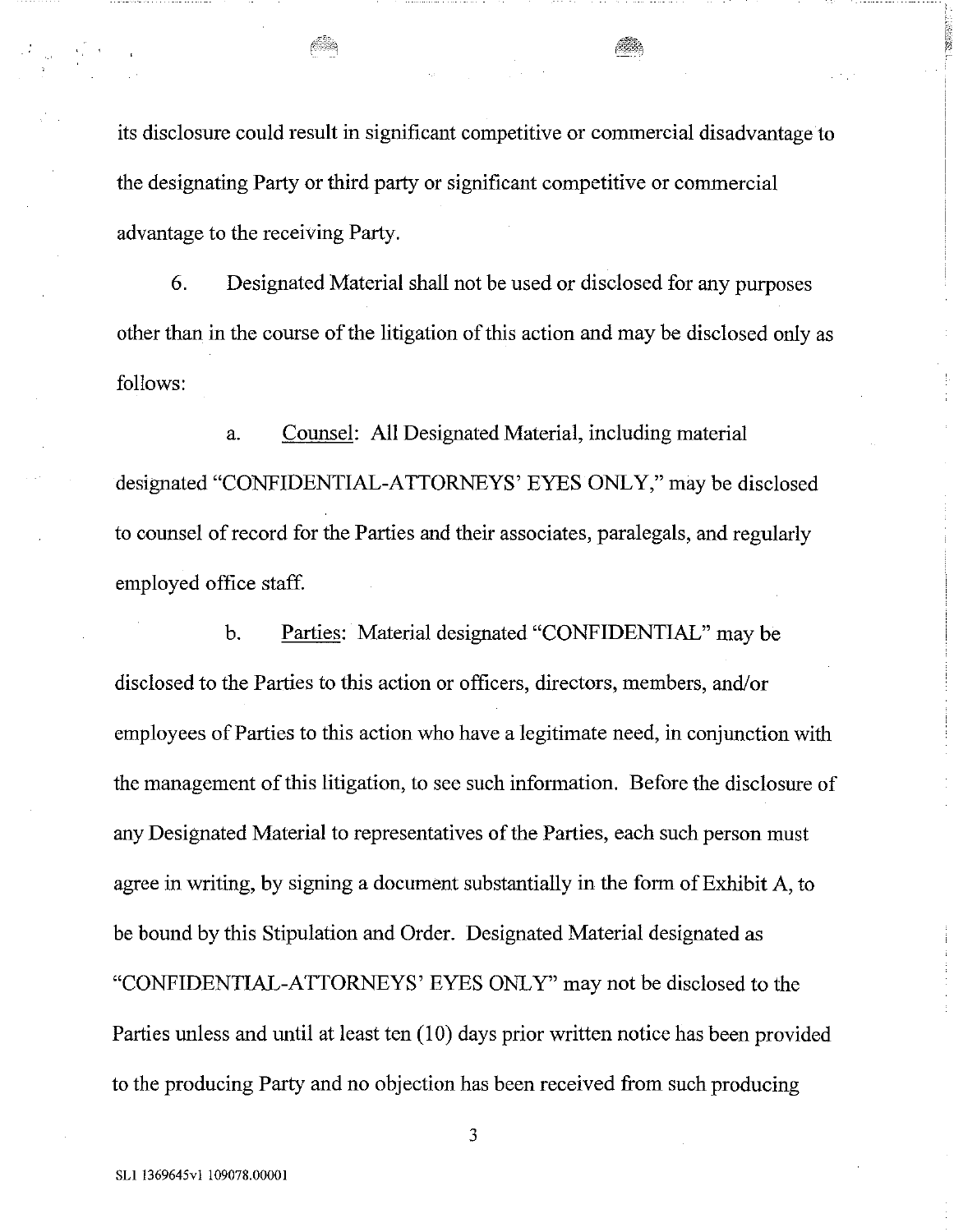Party. **In** all such cases persons must execute a document substantially **in** the form ofExhibit A before gaining access to Designated Material designated as "CONFIDENTIAL-ATTORNEYS' EYES ONLY."

c. Witnesses or Prospective Witnesses: All Designated Material, including material designated "CONFIDENTIAL-ATTORNEYS' EYES ONLY," may be disclosed to any witness or prospective witnesses **in** this action, but only for purposes of testimony or preparation of testimony in this case, whether at trial, hearing, or deposition provided that material designated "CONFIDENTIAL-ATTORNEYS' EYES ONLY" may only be disclosed to a witness or prospective witness who (i) authored or is listed as a recipient of the particular material sought to be disclosed to that person, but then only as to specific material which the person authored or received at the time the material was originally created or disseminated, or (ii) is a current employee of the producing Party, (iii) is a former employee of the producing Party, but then only as to specific material to which the person had access during his or her employment; or (iv) with the permission of the producing Party. Before the disclosure of any Designated Material to witnesses or prospective witnesses, each such person must agree **in** writing, by signing a document substantially in the form of Exhibit A, to be bound by this Stipulation and Order. Notwithstanding the foregoing, no copies of Designated Materials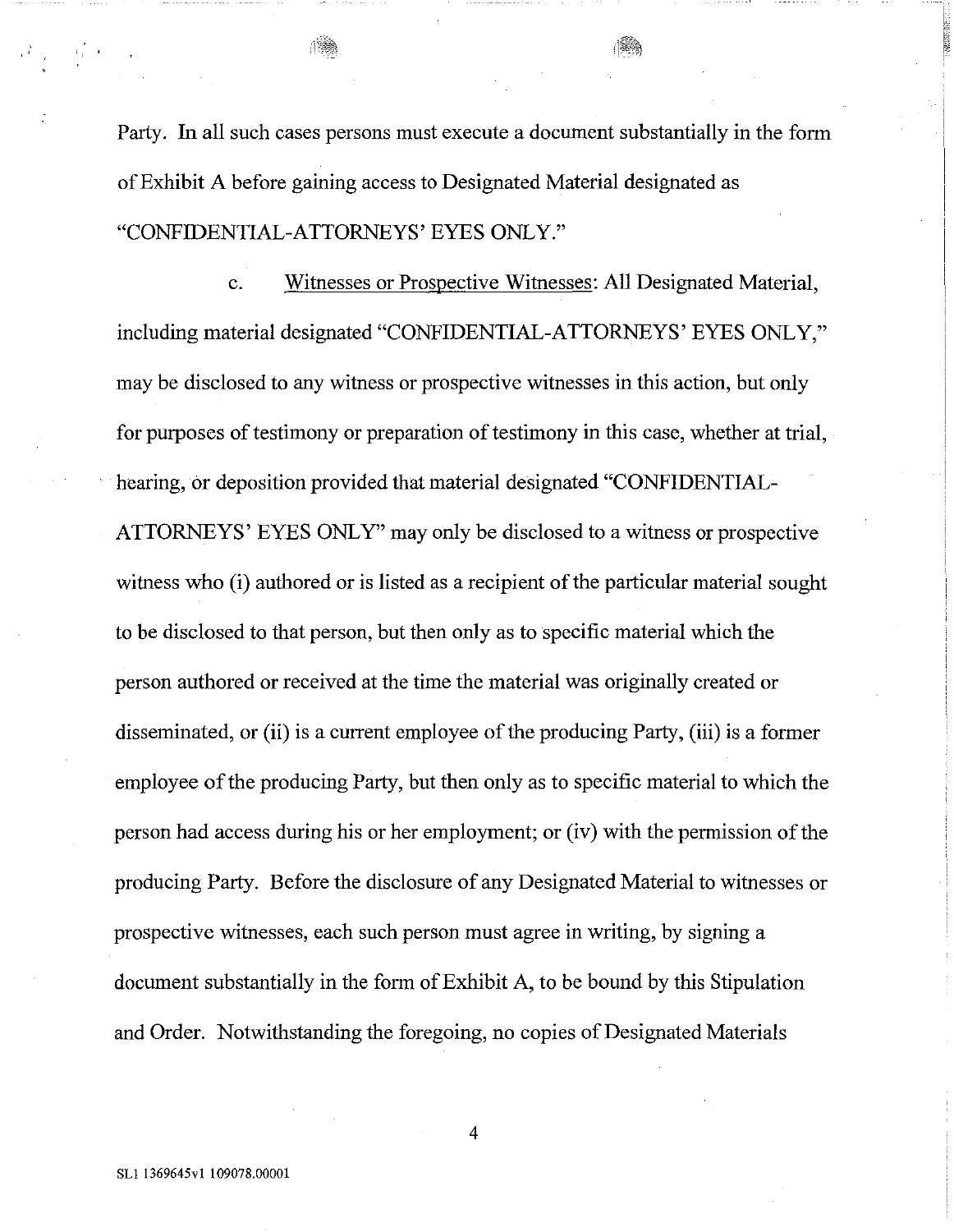designated "CONFIDENTIAL" or "CONFIDENTIAL-ATTORNEYS' EYES ONLY" may be retained by witnesses.

d. Outside Experts: Designated Material designated as "CONFIDENTIAL" or "CONFIDENTIAL-ATTORNEYS' EYES ONLY" may be disclosed to experts selected by the Parties if, at least ten (10) business days prior written notice has been provided to the producing Party. However, in all cases experts must execute a document substantially in the form of Exhibit A before gaining access to Designated Material designated as "CONFIDENTIAL" or "CONFIDENTIAL-ATTORNEYS' EYES ONLY."

e. Court Personnel: All Designated Material designated as "CONFIDENTIAL" or "CONFIDENTIAL-ATTORNEYS' EYES ONLY" provided to the Court may be disclosed to and viewed by appropriate Court personnel as necessary, subject only to any conditions imposed upon them by the Court provided, however, that the Parties may request the imposition of conditions upon court personneL

f. Other Persons: Designated Material designated as "CONFIDENTIAL" or "CONFIDENTIAL-ATTORNEYS' EYES ONLY" may be disclosed to any other persons only upon the prior, written agreement of the producing Party and the Parties and subject to such conditions as may be agreed between the producing Party and the persons wishing disclosure. All such persons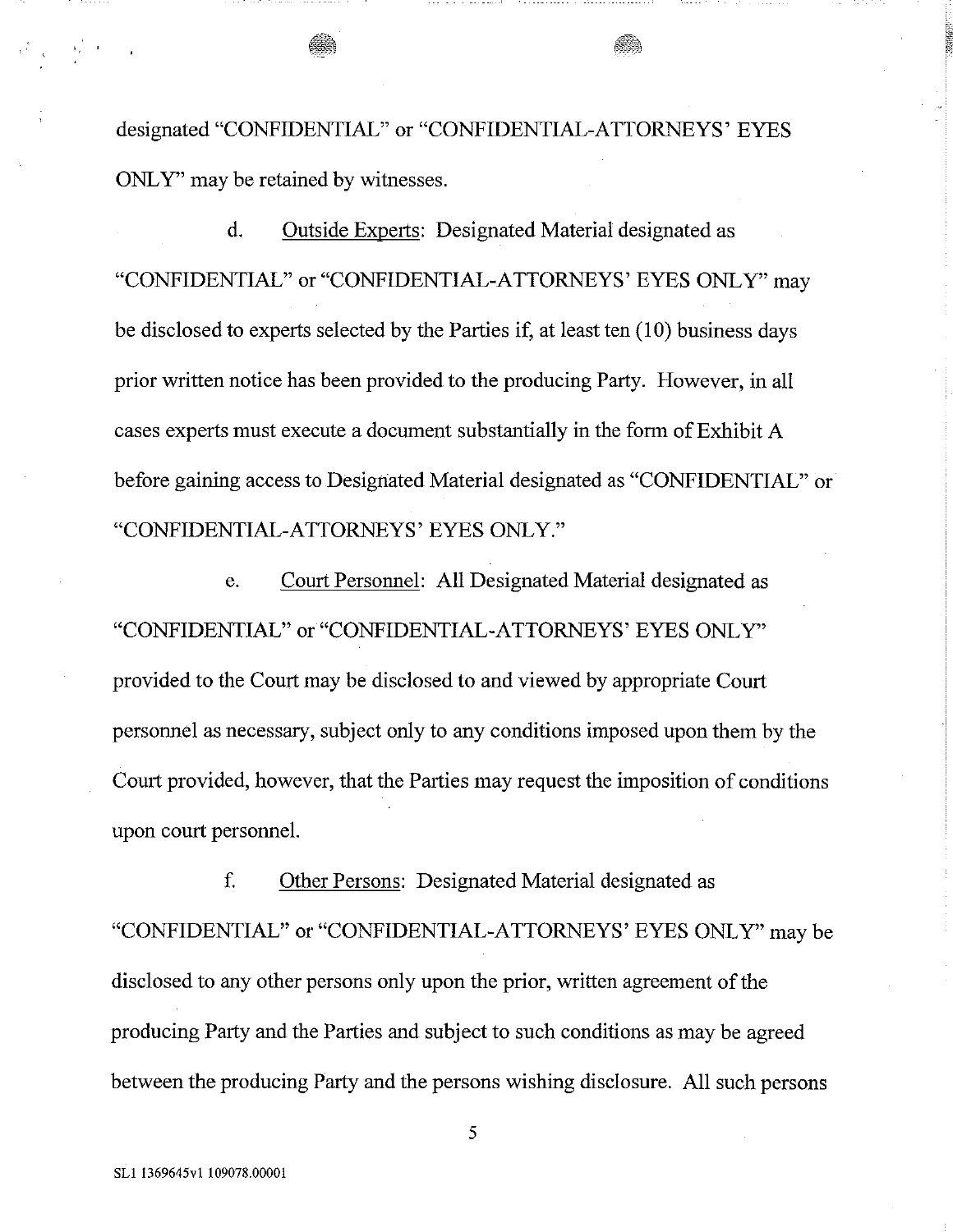shall, at the very least, be required to execute a document substantially in the form ofExhibit A before gaining access to Designated Material designated as "CONFIDENTIAL" or "CONFIDENTIAL-ATTORNEYS' EYES ONLY."

7. Parties having custody of any Designated Material shall maintain it in a manner that limits access to persons who, pursuant to this Stipulation and Order, are permitted such access. Counsel for the Parties shall make each signed Exhibit A available to the other Party within ten (10) business days after the conclusion of the case or the earlier request of the other Party to investigate a possible violation thereof.

8. Materials shall be designated by placing, stamping, or marking the legend "CONFIDENTIAL" or "CONFIDENTIAL-ATTORNEYS' EYES ONLY" or similar words clearly identifying the category of Designated Material for which protection is sought under the terms of this Stipulation and Order. The legend should be placed on each page of the document prior to production of the document. Other items shall be prominently marked in a reasonably equivalent way. Designated Material not reduced to documentary, tangible, or physical form or which cannot be conveniently designated in the manner set forth herein shall be designated by the producing Party by informing the receiving Party in writing of its designation as "CONFIDENTIAL" or "CONFIDENTIAL-ATTORNEYS' EYES ONLY" Material.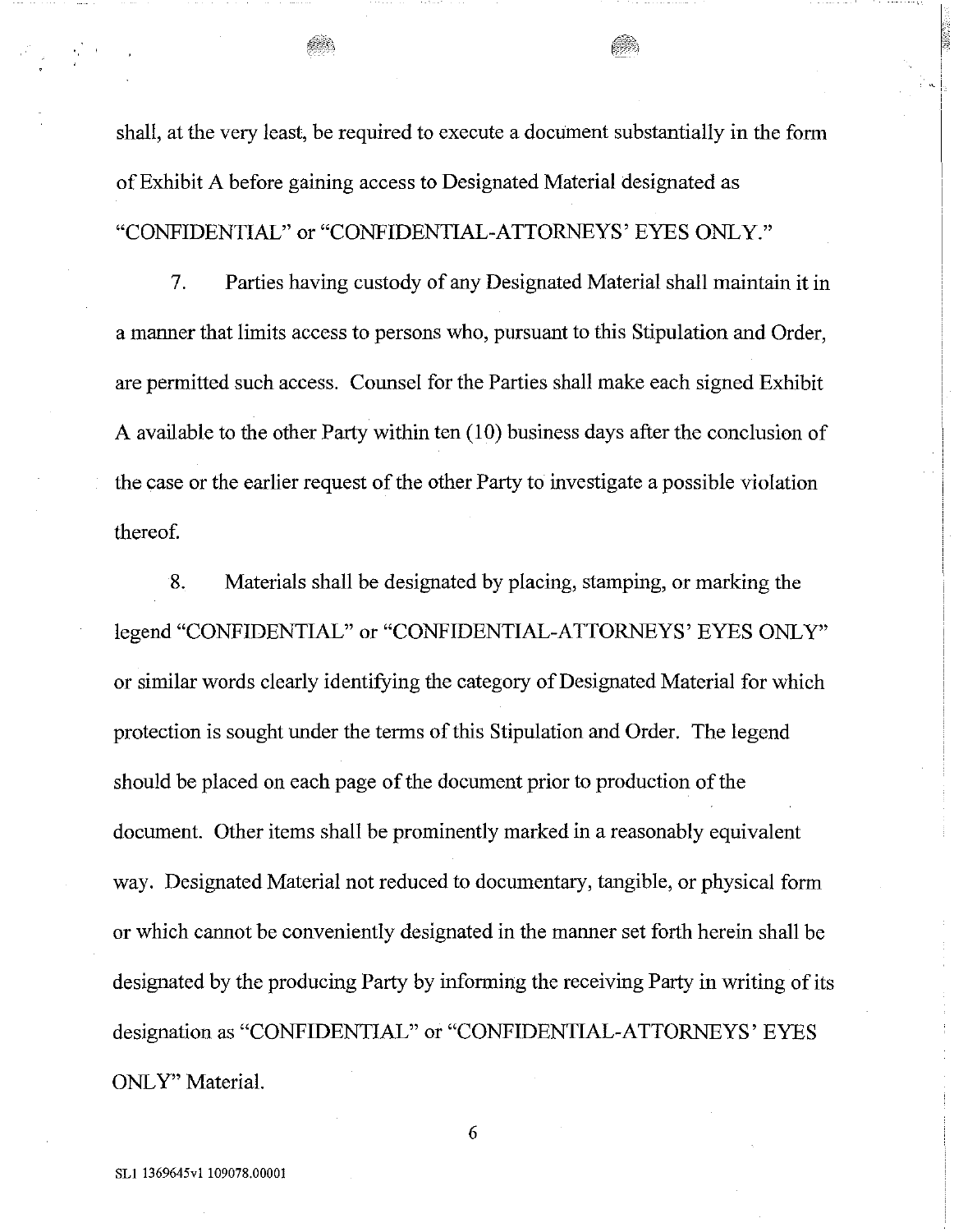9. A Party shall not be obligated to challenge the propriety of a designation at the time made and the failure to do so shall not preclude a subsequent challenge thereto. Any Party may request in writing to the Party who produced the Designated Material that the designation be modified or withdrawn. If the producing Party does not agree to the re-designation within ten  $(10)$  business days of receipt of the written request, the objecting Party may apply to the Court for relief. Upon any such application to the Court for relief, the burden shall be on the producing Party to show why the designation is appropriate. Before serving a written challenge, the objecting Party must attempt in good faith to meet and confer with the producing Party in an effort to resolve the matter informally, The Court may award sanctions on a motion concerning the designation if it finds that any Party's position with respect to a designation was taken without substantial justification.

10. Deposition transcripts, or portions, thereof may be designated either  $(a)$  when or before the testimony is recorded, in which case the transcript of the designated testimony shall be bound in a separate volume and marked by the reporter, as the producing Party may direct, or (b) by captioned, written notice to the reporter and all counsel of record, given within ten  $(10)$  business days after the reporter sends written notice that the transcript is available for review, in which case all counsel receiving such notice shall be responsible for marking the copies

SL1 1369645v1 109078.00001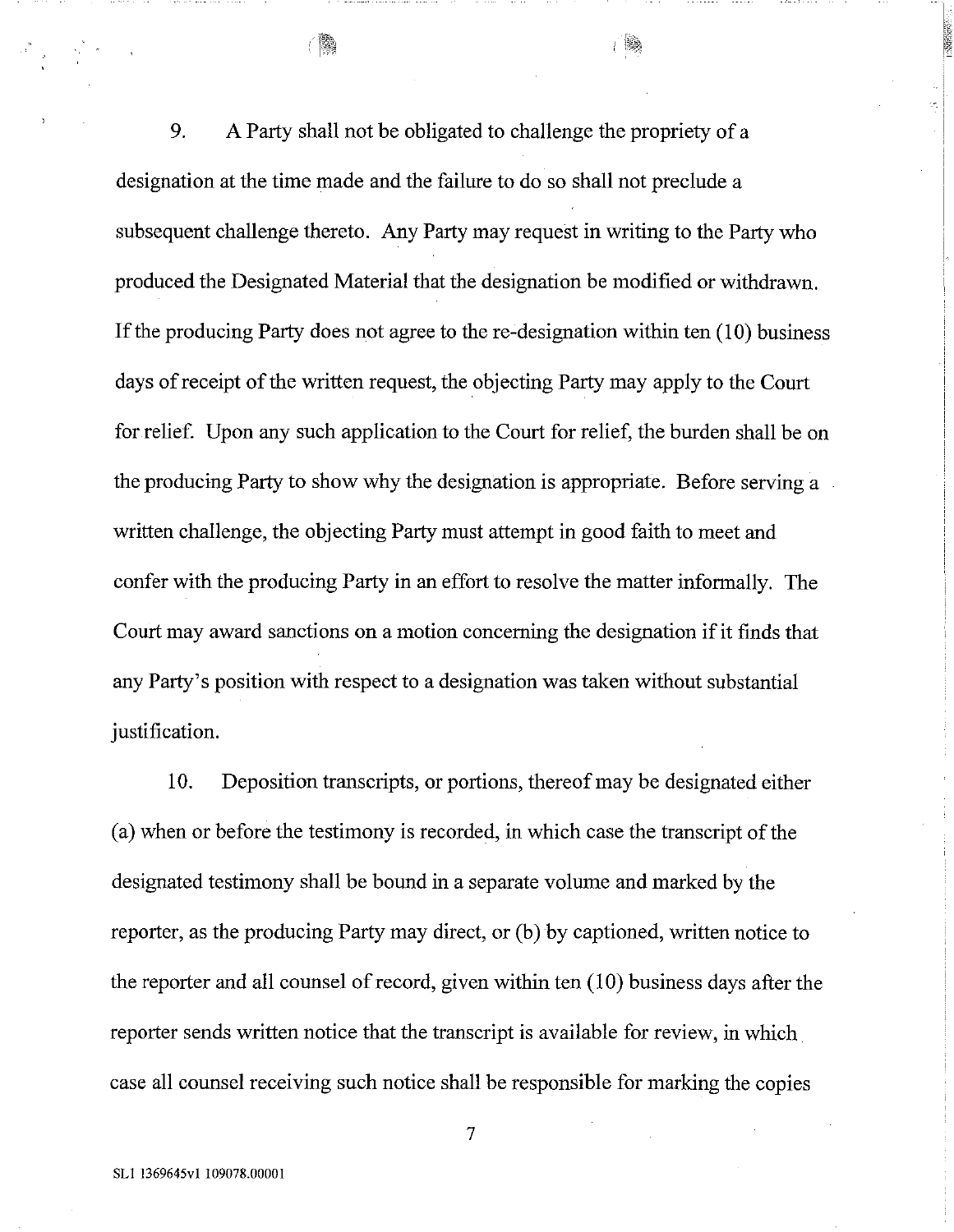of the designated transcript or portion thereof in their possession or control as directed by the producing Party. Pending expiration of the ten  $(10)$  business days, the deposition transcript shall be treated as if it had been designated "CONFIDENTIAL-ATTORNEYS' EYES ONLY." Where testimony is designated at a deposition, the producing Party may exclude from the deposition all persons other than those to whom the Designated Material may be disclosed pursuant to this Stipulation and Order. Any Party may mark Designated Material as a deposition exhibit and examine any witness thereupon, provided that the deposition witness is one to whom the Designated Material may be disclosed pursuant to this Stipulation and Order and the exhibit and related transcript pages receive the same designation as the original Designated Materia!.

11. **If**it becomes necessary to file Designated Material with the Court,a Party must comply with all applicable rules for filing such Designated Material under seal.

12. Offering or submitting any pleadings or other papers disclosing or containing Designated Material to the Court shall not waive the designated status of any such information. The Court shall determine how Designated Material shall be treated during trial and other hearings as it deems appropriate.

13. Upon final termination of this action and at the written request of the Party designating the Material, all Designated Material and all copies thereof shall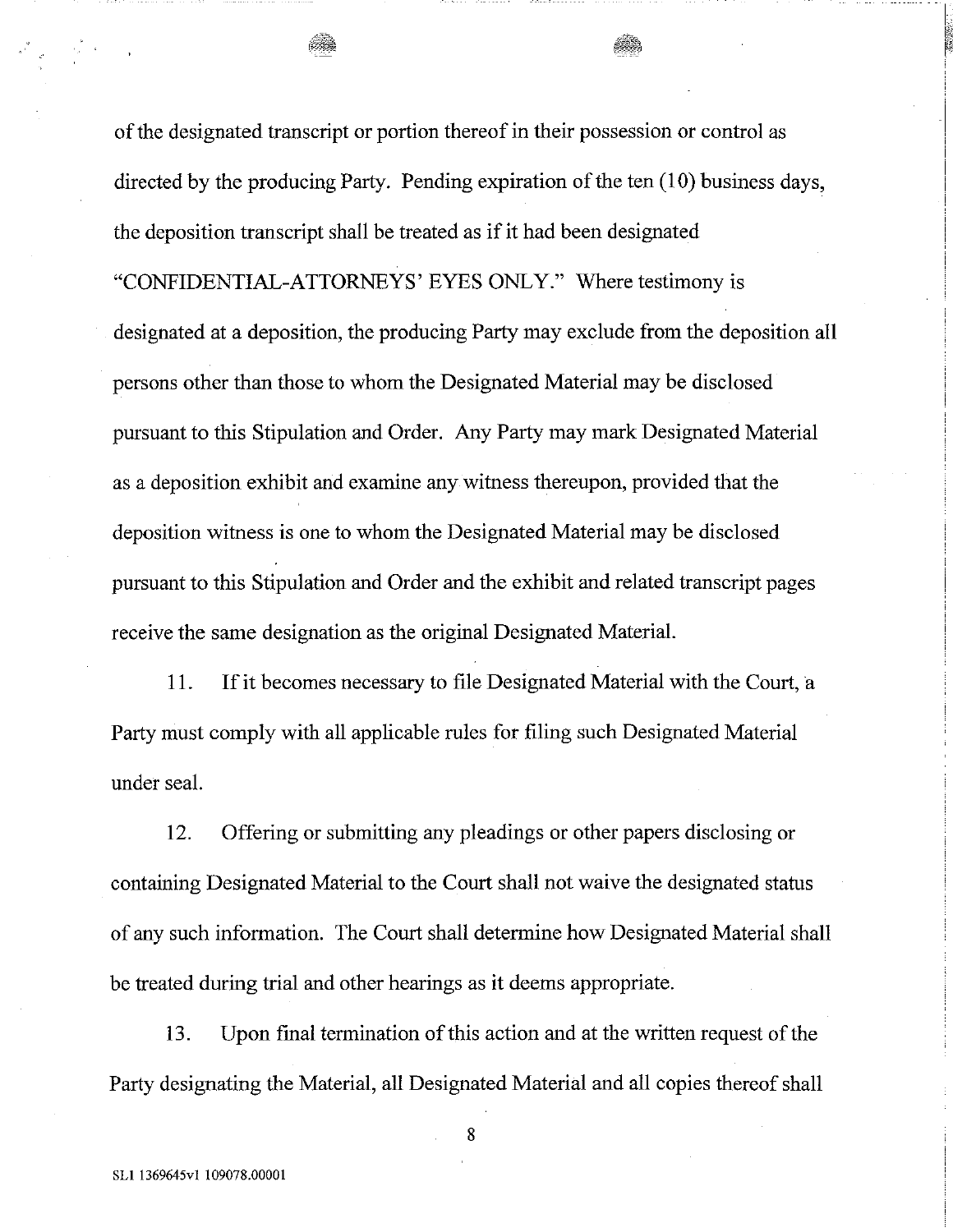be returned to counsel of record for the Party that produced the Material or, in the case of deposition testimony regarding designated exhibits, the counsel ofrecord for the producing Party, or in the alternative, the receiving Party shall provide to the producing Party a certification that all such materials have been destroyed.

14. The inadvertent or unintentional production of documents containing, or otherwise disclosing, private, proprietary or secret information without being designated in accordance with this Stipulation and Order at the time of production or disclosure shall not be deemed a waiver in whole or in part of a producing Party's claim of privacy, confidentiality or secrecy, either as to the specific information disclosed or as to any other information relating thereto or on the same or related subject matter. Any error in designation or in failing to designate shall be corrected within a reasonable time after the producing Party becomes aware of any such error.

15. If any Party is subpoenaed or subject to any other demand or legal process seeking Designated Material in its possession (other than its own confidential information), that receiving Party shall give prompt written notice, by hand, facsimile or electronic transmission, to the producing Party within ten (10) business days of receipt of such subpoena, demand, or legal process, and shall object to its production to the extent permitted by law until such time as the producing Party may take action to protect the Designated Material .

SLi 1369645v1 109078.00001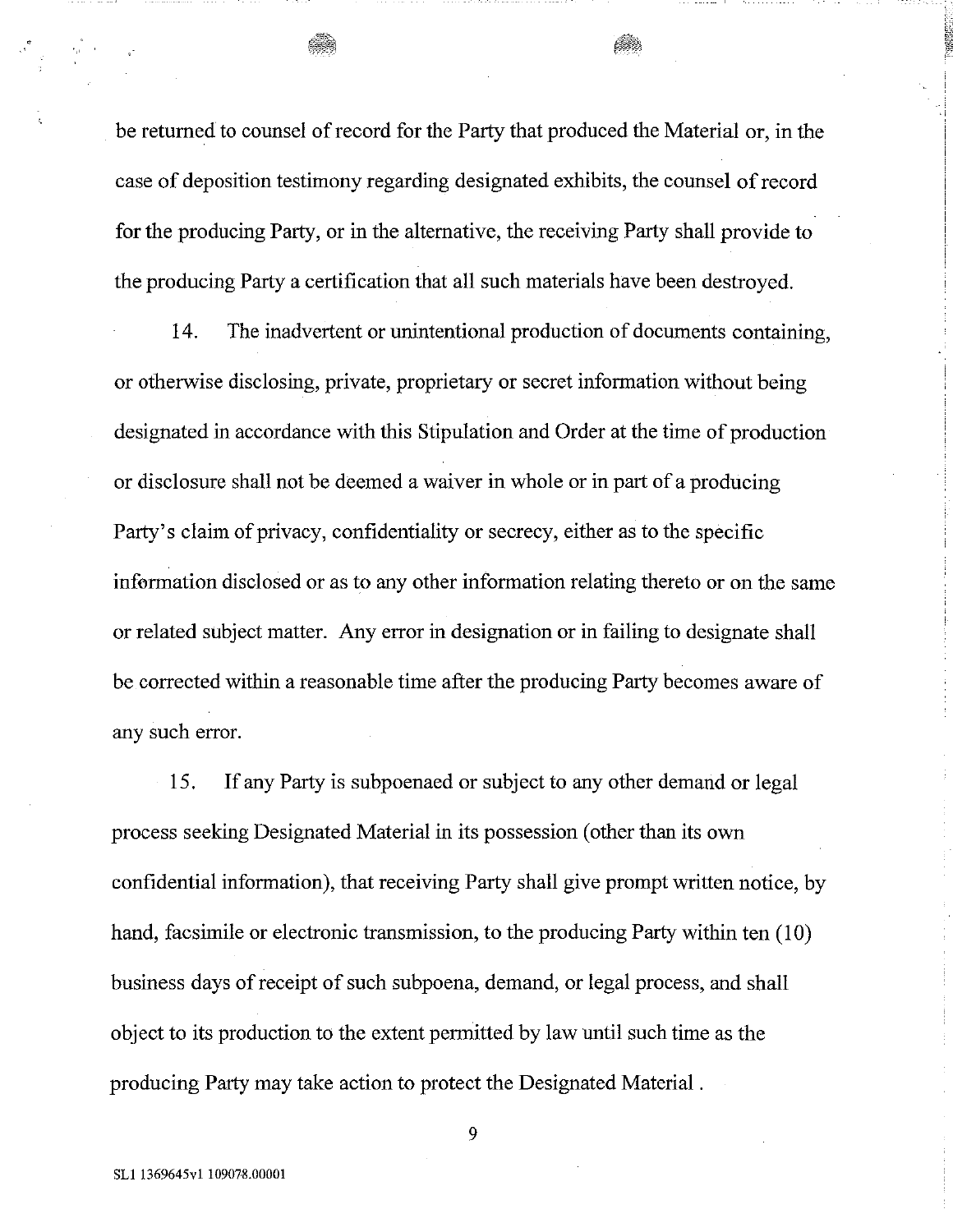16. The restrictions imposed by this Stipulation and Order may be modified or terminated only by written stipulation of the Parties or by an order of this Court. This Stipulation and Order shall survive termination of this action.

*Agreedand accepted:*

···1 . :-.- ! \_'c.

STEVENS & LEE, P.C  $_{\rm By:}$   $\frac{Q}{E}$ 

Princeton Pike Corporate Center 100 Lenox Drive, Suite 100 Lawrenceville, New Jersey 08648 (609) 243-9111

*ATTORNEYS FOR PLAINTIFF*

## WATERS, McPHERSON, McNEiLL

1\_' , :

'. " ~'

 $\begin{picture}(20,20) \put(0,0){\line(1,0){155}} \put(15,0){\line(1,0){155}} \put(15,0){\line(1,0){155}} \put(15,0){\line(1,0){155}} \put(15,0){\line(1,0){155}} \put(15,0){\line(1,0){155}} \put(15,0){\line(1,0){155}} \put(15,0){\line(1,0){155}} \put(15,0){\line(1,0){155}} \put(15,0){\line(1,0){155}} \put(15,0){\line(1,0){155}} \$ 

r .': ,

*?;7L* By:

ichólas I. Filocco 300 Lighting Way Secaucus, New Jersey 07096-1560 Phone No. (201) 863-4400

*ATTORNEYSFOR DEFENDAl'lT*

**ORDER** So ordered on this  $\frac{10\%}{100}$  day of  $\frac{0\%}{100}$ , 2015.

Hon. J**a⁄**ed D. Honiglaid<br>J.S.C⁄ ret., Va on recall